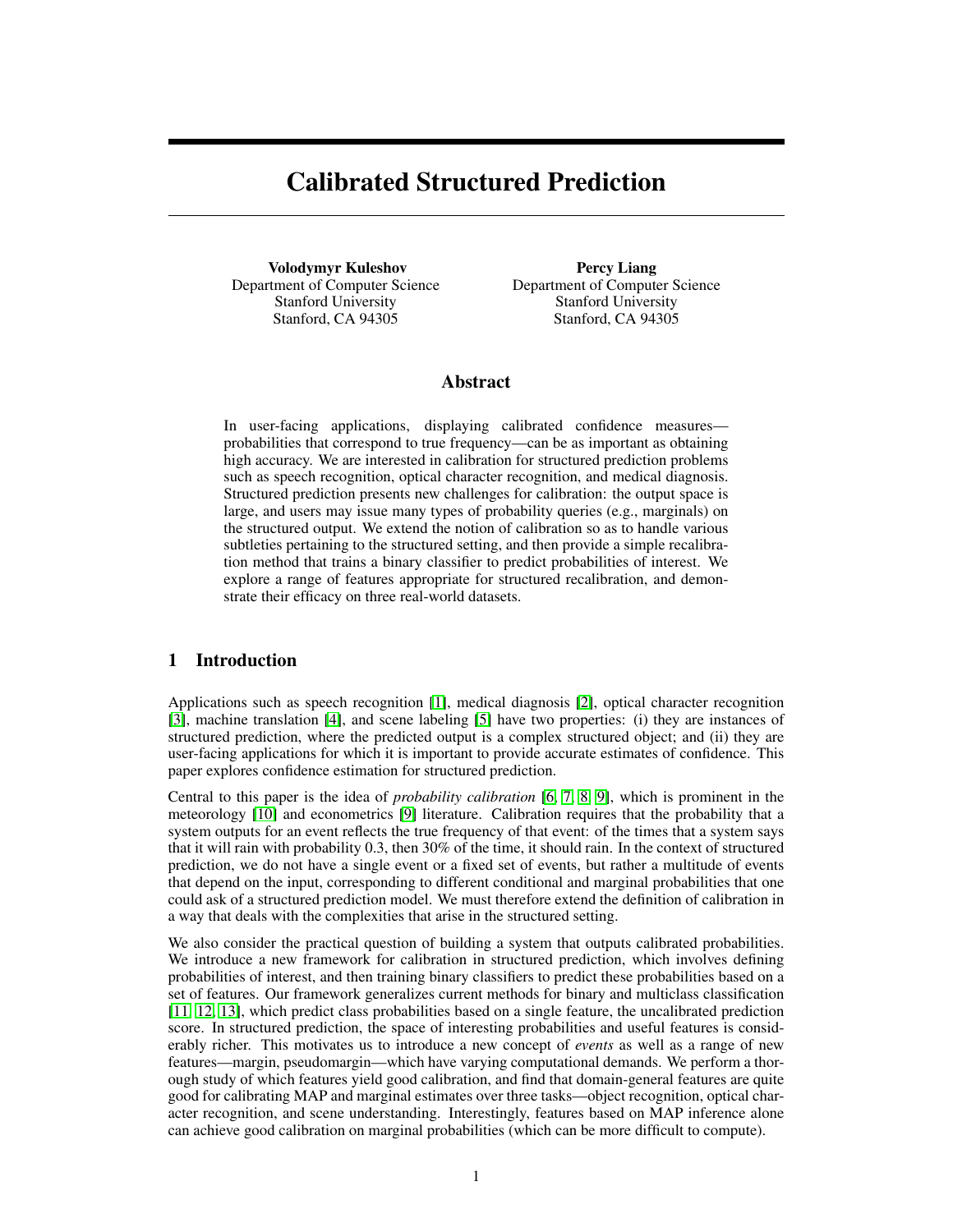



| Event          | Probability |
|----------------|-------------|
| $[y = "land"]$ | 0.8         |
| $[y_1 = "l"]$  | 0.8         |
| $[y_2 = "a"]$  | 0.9         |
| $[y_3 = "n"]$  | 0.9         |
| $[y_4 = "d"]$  | 0.8         |
|                |             |

(a) Structured prediction model (b) Forecaster output

#### 2 Background

#### 2.1 Structured Prediction

In structured prediction, we want to assign a structured label  $y = (y_1, \ldots, y_L) \in \mathcal{Y}$  to an input  $x \in \mathcal{X}$ . For example, in optical character recognition (OCR), x is a sequence of images and y is the sequence of associated characters (see Figure 1(a)); note that the number of possible outputs  $y$  for a given  $x$  may be exponentially large.

A common approach to structured prediction is conditional random fields (CRFs), where we posit a probabilistic model  $p_{\theta}(y \mid x)$ . We train  $p_{\theta}$  by optimizing a maximum-likelihood or a max-margin objective over a training set  $\{(x^{(i)}, y^{(i)})\}_{i=1}^n$ , assumed to be drawn i.i.d. from an unknown datagenerating distribution  $\mathbb{P}(x, y)$ . The promise of a probabilistic model is that in addition to computing the most likely output  $\hat{y} = \arg \max_{y} p_{\theta}(y | x)$ , we can also get its probability  $p_{\theta}(y = \hat{y} | x) \in [0, 1]$ , or even marginal probabilities  $p_{\theta}(y_1 = \hat{y}_1 | x) \in [0, 1].$ 

#### 2.2 Probabilistic Forecasting

Probabilities from a CRF  $p_\theta$  are just numbers that sum to 1. In order for these probabilities to be useful as confidence measures, we would ideally like them to be *calibrated*. Calibration intuitively means that whenever a forecaster assigns 0.7 probability to an event, it should be the case that the event actually holds about 70% of the time. In the case of binary classification ( $\mathcal{Y} = \{0, 1\}$ ), we say that a forecaster  $F : \mathcal{X} \to [0, 1]$  is *perfectly calibrated* if for all possible probabilities  $p \in [0, 1]$ :

$$
\mathbb{P}[y=1 \mid F(x) = p] = p. \tag{1}
$$

Calibration by itself does not guarantee a useful confidence measure. A forecaster that always outputs the marginal class probability  $F(x) = \mathbb{P}(y = 1)$  is calibrated but useless for accurate prediction. Good forecasts must also be *sharp*, i.e., their probabilities should be close to 0 or 1.

**Calibration and sharpness.** Given a forecaster  $F : \mathcal{X} \to [0, 1]$ , define  $T(x) = \mathbb{E}[y | F(x)]$  to be the true probability of  $y = 1$  given a that x received a forecast  $F(x)$ . We can use T to decompose the  $\ell_2$  prediction loss as follows:

$$
\mathbb{E}[(y - F(x))^2] = \mathbb{E}[(y - T(x))^2] + \mathbb{E}[(T(x) - F(x))^2]
$$
\n(2)

$$
= \underbrace{\text{Var}[y]}_{\cdot} - \underbrace{\text{Var}[T(x)]}_{\cdot} + \underbrace{\mathbb{E}[(T(x) - F(x))^2]}_{\cdot}.
$$
 (3)

| {z } uncertainty | {z } sharpness | {z } calibration error

The first equality follows because  $y - T(x)$  has expectation 0 conditioned on  $F(x)$ , and the second equality follows from the variance decomposition of y onto  $F(x)$ .

The three terms in (3) formalize our intuitions about calibration and sharpness [7]. The calibration term measures how close the predicted probability is to the true probability over that region and is a natural generalization of perfect calibration (1) (which corresponds to zero calibration error). The sharpness term measures how much variation there is in the true probability across forecasts. It does not depend on the numerical value of the forecaster  $F(x)$ , but only the induced grouping of points; it is maximized by making  $F(x)$  closer to 0 and 1. Uncertainty does not depend on the forecaster and can be mostly ignored; note that it is always greater than sharpness and thus ensures that the loss stays positive.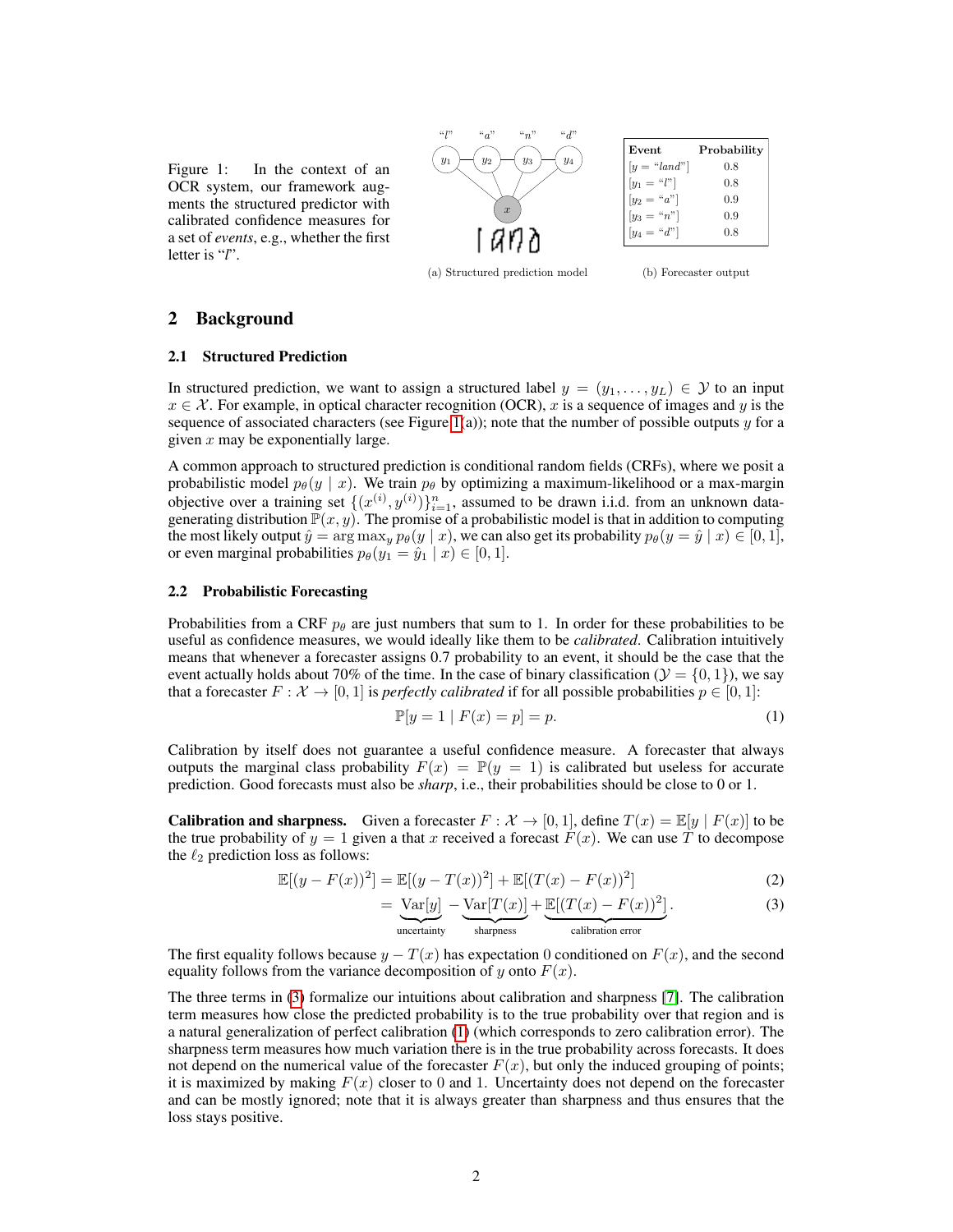Examples. To illustrate the difference between calibration error (lower is better) and sharpness (higher is better), consider the following binary clas-

| input $x$                                |     |     |                   | calib. | sharp. |
|------------------------------------------|-----|-----|-------------------|--------|--------|
| true $\mathbb{P}(y)$<br>$\boldsymbol{x}$ |     |     | 05                |        | 0.167  |
| calibrated, unsharp $p_{\theta}(y   x)$  | 0.5 | 0.5 | 0.5               |        |        |
| uncalibrated, sharp $p_{\theta}(y   x)$  | 0.2 | 0.8 | 0.4               |        | 0.167  |
| balanced $p_{\theta}(y \mid x)$          |     |     | $0.75 \quad 0.75$ |        | 0.125  |
|                                          |     |     |                   |        |        |

sification example: we have a uniform distribution ( $\mathbb{P}(x) = 1/3$ ) over inputs  $\mathcal{X} = \{0, 1, 2\}$ . For  $x \in \{0, 1\}, y = x$  with probability 1, and for  $x = 2$ , y is either 0 or 1, each with probability  $\frac{1}{2}$ .

Setting  $p_{\theta}(y \mid x) \equiv 0.5$  would achieve perfect calibration (0) but not sharpness (0). We can get excellent sharpness (0.167) but suffer in calibration (0.03) by predicting probabilities 0.2, 0.8, 0.4. We can trade off some sharpness (0.125) for perfect calibration (0) by predicting 0 for  $x = 0$  and 0.75 for  $x \in \{1, 2\}$ .

Discretized probabilities. We have assumed so far that the forecaster might return arbitrary probabilities in [0, 1]. In this case, we might need an infinite amount of data to estimate  $T(x) = \mathbb{E}[y]$  $F(x)$  accurately for each value of  $F(x)$ . In order to estimate calibration and sharpness from finite data, we use a discretized version of calibration and sharpness. Let  $\beta$  be a partitioning of the interval  $[0, 1]$ ; for example  $\mathcal{B} = \{[0, 0.1), [0.1, 0.2), \ldots\}$ . Let  $B : [0, 1] \rightarrow \mathcal{B}$  map a probability p to the interval  $B(p)$  containing p; e.g.,  $B(0.15) = [0.1, 0.2)$ . In this case, we simply redefine  $T(x)$  to be the true probability of  $y = 1$  given that  $F(x)$  lies in a bucket:  $T(x) = \mathbb{E}[y | B(F(x))]$ . It is not hard to see that discretized calibration estimates form an upper bound on the calibration error (3) [14].

## 3 Calibration in the Context of Structured Prediction

We have so far presented calibration in the context of binary classification. In this section, we extend these definitions to structured prediction. Our ultimate motivation is to construct forecasters that augment pre-trained structured models  $p_{\theta}(y|x)$  with confidence estimates. Unlike in the multiclass setting [12], we cannot learn a forecaster  $F_y : \mathcal{X} \to [0,1]$  that targets  $\mathbb{P}(y \mid x)$  for each  $y \in \mathcal{Y}$ because the cardinality of  $Y$  is too large; in fact, the user will probably not be interested in every  $y$ .

Events of interest. Instead, we assume that for a given x and associated prediction y, the user is interested in a set  $\mathcal{I}(x)$  of *events* concerning x and y. An event  $E \in \mathcal{I}(x)$  is a subset  $E \subseteq \mathcal{Y}$ ; we would like to determine the probability  $\mathbb{P}(y \in E \mid x)$  for each  $E \in \mathcal{I}(x)$ . Here are two useful types of events that will serve as running examples:

- 1. {MAP(x)}, which encodes whether MAP(x) =  $\arg \max_{y} p_{\theta}(y | x)$  is correct.
- 2.  $\{y : y_j = \text{MAP}(x)_j\}$ , which encodes whether the label at position j in  $\text{MAP}(x)$  is correct.

In the OCR example (Figure 1), suppose we predict  $MAP(x) = "land"$ . Define the events of interest to be the MAP and the marginals:  $\mathcal{I}(x) = \{ \{ \text{MAP}(x) \}, \{ y : y_1 = \text{MAP}(x)_1 \}, \dots, \{ y : y_n \}$  $y_L = \text{MAP}(x)_L$ }. Then we have  $\mathcal{I}(x) = \{ \{``land''\}, \{y : y_1 = ``l''\}, \{y : y_2 = ``a''\}, \{y : y_3 = ''\}$ "*n*"},  $\{y : y_4 = "d" \}$ . Note that the events of interest  $\mathcal{I}(x)$  depend on x through MAP(x).

Event pooling. We now define calibration in analogy with (1). We will construct a forecaster  $F(x, E)$  that tries to predict  $\mathbb{P}(y \in E \mid x)$ . As we remarked earlier, we cannot make a statement that holds uniformly for all events  $E$ ; we can only make a guarantee in expectation. Thus, let  $E$  be drawn uniformly from  $\mathcal{I}(x)$ , so that  $\mathbb P$  is extended to be a joint distribution over  $(x, y, E)$ . We say that a forecaster  $F: \mathcal{X} \times 2^{\mathcal{Y}} \mapsto [0, 1]$  is perfectly calibrated if

$$
\mathbb{P}\left(y \in E \mid F(x, E) = p\right) = p. \tag{4}
$$

In other words, averaged over all x, y and events of interest  $E \in \mathcal{I}(x)$ , whenever the forecaster outputs probability p, then the event E actually holds with probability p. Note that this definition corresponds to perfect binary calibration (1) for the transformed pair of variables  $y' = \mathbb{I}[y \in$  $E$ ,  $x' = (x, E)$ . As an example, if  $\mathcal{I}(x) = {\text{MAP}(x)}$ , then (4) says that of all the MAP predictions with confidence p, a p fraction will be correct. If  $\mathcal{I}(x) = \{\{y : y_j = \text{MAP}(x)_j\}\}_{j=1}^L$ , then (4) states that out of all the marginals (pooled together across all samples x and all positions j) with confidence  $p$ , a  $p$  fraction will be correct.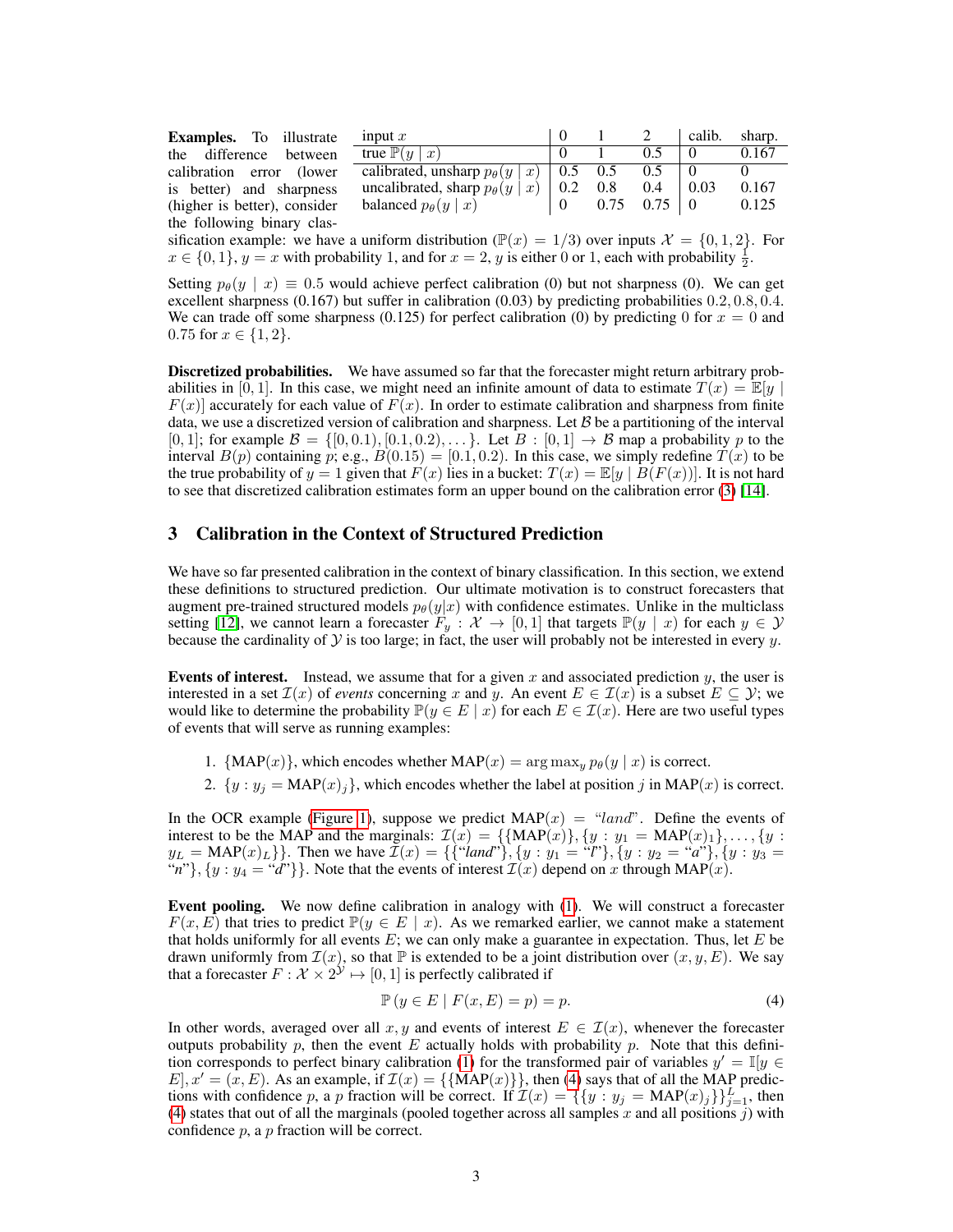Algorithm 1 Recalibration procedure for calibrated structured prediction.

**Input:** Features  $\phi(x, E)$  from trained model  $p_{\theta}$ , event set  $\mathcal{I}(x)$ , recalibration set  $\mathcal{S} = \{(x_i, y_i)\}_{i=1}^n$ . **Output:** Forecaster  $F(x, E)$ . Construct the events dataset:  $\mathcal{S}_{\text{binary}} = \{(\phi(x, E), \mathbb{I}[y \in E]) : (x, y) \in \mathcal{S}, E \in \mathcal{I}(x)\}\$ Train the forecaster  $F$  (e.g., k-NN or decision trees) on  $S_{\text{binary}}$ .

The second example hints at an important subtlety inherent to having multiple events in structured prediction. The confidence scores for marginals are only calibrated when averaged over all positions. If a user only looked at the marginals for the first position, she might be sorely disappointed. As an extreme example, suppose  $y = (y_1, y_2)$  and  $y_1$  is 0 or 1 with probability  $\frac{1}{2}$  while  $y_2 \equiv 1$ . Then a forecaster that outputs a confidence of 0.75 for both events  $\{y : y_1 = 1\}$  and  $\{y : y_2 = 1\}$  will be perfectly calibrated. However, neither event is calibrated in isolation ( $\mathbb{P}(y_1 = 1 \mid x) = \frac{1}{2}$  and  $\mathbb{P}(y_2 = 1 \mid x) = 1$ ). Finally, perfect calibration can be relaxed; following (3), we may define the calibration error to be  $\mathbb{E}[(T(x, E) - F(x, E))^2]$ , where  $T(x, E) \stackrel{\text{def}}{=} \mathbb{P}(y \in E \mid F(x, E)).$ 

## 4 Constructing Calibrated Forecasters

Having discussed the aspects of calibration specific to structured prediction, let us now turn to the problem of constructing calibrated (and sharp) forecasters from finite data.

Recalibration framework. We propose a framework that generalizes existing recalibration strategies to structured prediction models  $p_{\theta}$ . First, the user specifies a set of events of interest  $\mathcal{I}(x)$  as well as *features*  $\phi(x, E)$ , which will in general depend on the trained model  $p_\theta$ . We then train a forecaster F to predict whether the event E holds (i.e.  $\mathbb{I}[y \in E]$ ) given features  $\phi(x, E)$ . We train F by minimizing the empirical  $\ell_2$  loss over a recalibration set S (disjoint from the training examples):  $\min_F \sum_{(x,y)\in\mathcal{S}} \sum_{E\in\mathcal{I}(x)} (F(x,E)-\mathbb{I}[y\in E])^2$ . Algorithm 1 outlines our procedure.

As an example, consider again the OCR setting in Figure 1. The margin feature  $\phi(x, E)$  =  $\log p_\theta(\text{MAP}^{(1)}(x)) - \log p_\theta(\text{MAP}^{(2)}(x))$  (where  $\text{MAP}^{(1)}(x)$  and  $\text{MAP}^{(2)}(x)$  are the first and second highest scoring labels for x according to  $p_{\theta}$ , respectively) will typically correlate with the event that the MAP prediction is correct. We can perform isotonic regression using this feature on the recalibration set  $S$  to produce well-calibrated probabilities.

In the limit of infinite data, Algorithm 1 minimizes the expected loss  $\mathbb{E}[(F(x, E) - \mathbb{I}[y \in E])^2]$ , where the expectation is over  $(x, y, E)$ . By (3), the calibration error  $\mathbb{E}[(T(x, E) - F(x, E))^2]$  will also be small. If there are not too many features  $\phi$ , we can drive the  $\ell_2$  loss close to zero with a nonparametric method such as  $k$ -NN. This is also why isotonic regression is sensible for binary recalibration: we first project the data into a highly informative one-dimensional feature space; then we predict labels from that space to obtain small  $\ell_2$  loss.

Note also that standard multiclass recalibration is a special case of this framework, where we use the raw uncalibrated score from  $p_\theta$  as a single feature. In the structured setting, one must invest careful thought in the choice of classifier and features; we discuss these choices below.

**Features.** Calibration is possible even with a single constant feature (e.g.  $\phi(x, E) \equiv 1$ ), but sharpness depends strongly on the features' quality. If  $\phi$  collapses points of opposite labels, no forecaster will be able to separate them and be sharp. While we want informative features, we can only afford to have a few, since our recalibration set is typically small.

Compared to calibration for binary classification, our choice of features must also be informed by their computational requirements: the most informative features might require performing full inference in an intractable model. It is therefore useful to think of features as belonging to one of three types, depending on whether they are derived from unstructured classifiers (e.g. an SVM trained individually on each label), MAP inference, or marginal inference. In Section 5, we will show that marginal inference produces the sharpest features, but clever MAP-based features can do almost as well.

In Table 1, we propose several features that follow our guiding principles and that illustrate the computational tradeoffs inherent to structured prediction.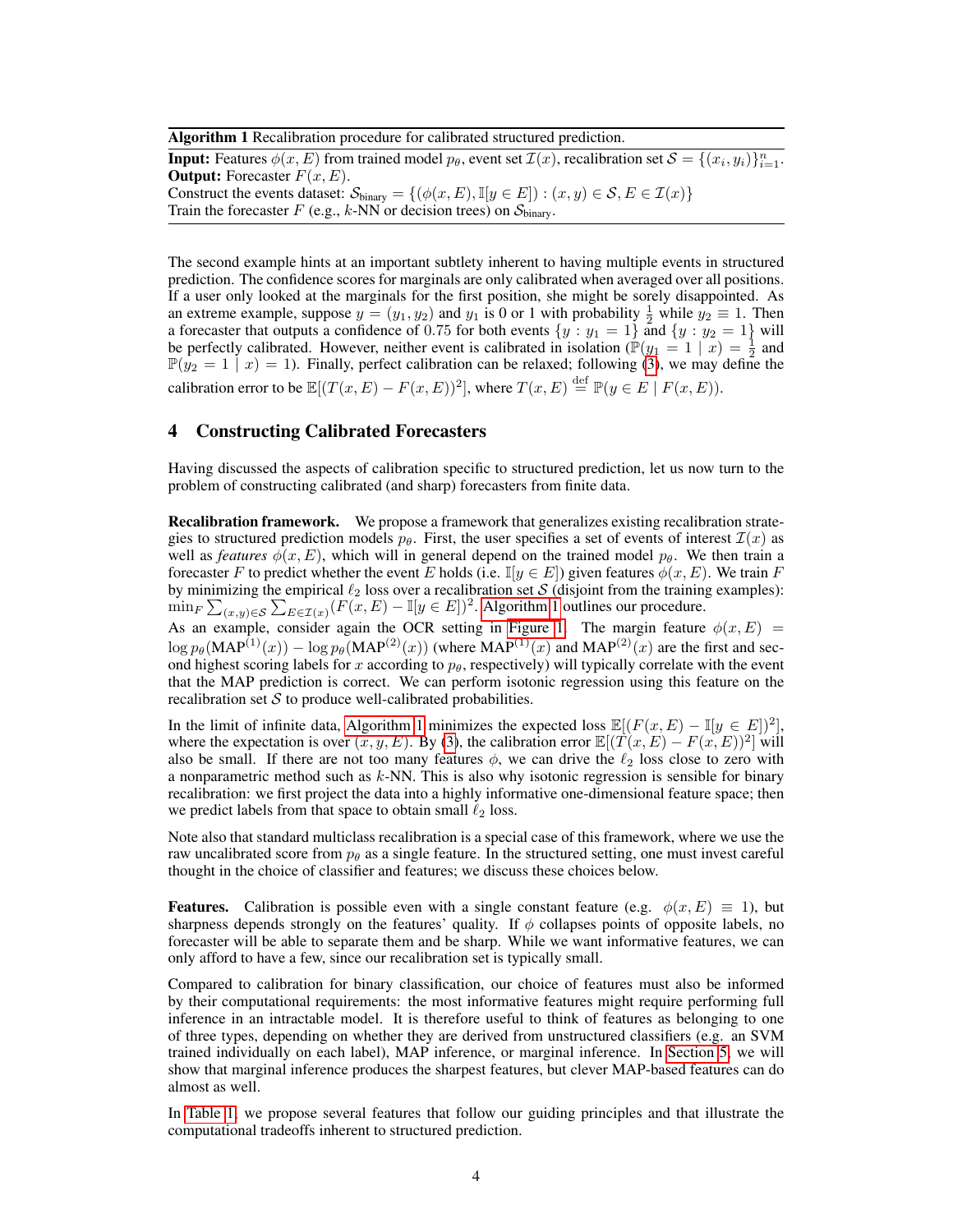|            | <b>MAP</b> recalibration on $y$      |                                                  | Marginal recalibration on $y_i$    |                                                                                                                                       |  |
|------------|--------------------------------------|--------------------------------------------------|------------------------------------|---------------------------------------------------------------------------------------------------------------------------------------|--|
| Type       | Name                                 | Definition                                       | Name                               | Definition                                                                                                                            |  |
| none       | $\phi_1^{\text{no}}$ : SVM margin    | $\min_j \text{mrg}_{y_j}[s_j^{\text{SVM}}(y_j)]$ | $\phi_2^{\text{no}}$ : SVM margin  | $\text{mrg}_{y_j}[s_j^{\text{SVM}}(y_j)]$                                                                                             |  |
| <b>MAP</b> | $\phi_1^{\text{mp}}$ : Label length  | $ y^{\text{MAP}} $                               | $\phi_A^{mp}$ : Label freq.        | % positions $j^{\prime}$ labeled $y_j^{\text{MAP}}$                                                                                   |  |
|            | $\phi_2^{\text{mp}}$ : Admissibility | $\mathbb{I}[y^{\text{MAP}} \in \mathcal{G}(x)]$  | $\phi_5^{\text{mp}}$ : Neighbors   | % neighbors $j'$ labeled $y_j^{\text{MAP}}$                                                                                           |  |
|            | $\phi_3^{\rm mp}$ : Margin           | $\text{mrg}_y[p_\theta(y \mid x)]$               | $\phi_6^{\text{mp}}$ : Label type  | $\mathbb{I}[y_j^{\text{MAP}} \in \mathcal{L}(x)]$                                                                                     |  |
|            |                                      |                                                  | $\phi_7^{\rm mp}$ : Pseudomargin   | $\text{mrg}_{y_j}[p_{\theta}(y_j \mid y_{-j}^{\text{MAP}}, x)]$                                                                       |  |
| Marg.      | $\phi_1^{\text{mg}}$ : Margin        | $\min_j \text{mrg}_{y_j}[p_\theta(y_j \mid x)]$  | $\phi_2^{\text{mg}}$ : Margin      |                                                                                                                                       |  |
|            |                                      |                                                  | $\phi_3^{\text{mg}}$ : Concordance | $\begin{aligned} & \text{mrg}_{y_j}\left[p_\theta(y_j \mid x)\right] \ \mathbb{I}[y_j^{\text{MG}} &= y_j^{\text{MAP}}] \end{aligned}$ |  |

Table 1: Features for MAP recalibration  $(\mathcal{I}(x) = \{\{y^{MAP}(x)\}\})$  and marginal recalibration  $(\mathcal{I}(x) = \{\{y : X\} \})$  $y_j = y^{\text{MAP}}(x)_j\}_{j=1}^L$ ). We consider three types of features, requiring either unstructured, MAP, or marginal inference. For a generic function f, define  $\text{mrg}_a f(a) \triangleq f(a^{(1)}) - f(a^{(2)})$ , where  $a^{(1)}$  and  $a^{(2)}$  are the top two inputs to f, ordered by  $f(a)$ . Let  $y_j^{\text{MG}} \triangleq \arg \max_{y_j} p_\theta(y_j | x)$ ; let  $s_j^{\text{SVM}}(y_j)$  be the score of an SVM classifier predicting label  $y_j$ . Features  $\phi_2^{\text{mp}}$  and  $\phi_6^{\text{mp}}$  require domain-specific knowledge: defining admissible sets  $G(x)$ ,  $\mathcal{L}(x)$ . In OCR,  $\mathcal{G}$  are all English words and  $\mathcal{L}(x)$  are similar-looking letters. Percentages in  $\phi_4^{mp}$  and  $\phi_5^{\text{mp}}$  are relative to all the labels in  $y^{\text{MAP}}$ .

Region-based forecasters. Recall from (4) that calibration examines the true probability of an event  $(y \in E)$  *conditioned* on the forecaster's prediction  $F(x, E) = p$ . By limiting the number of different probabilities p that  $F$  can output, we can more accurately estimate the true probability for each p To this end, let us partition the feature space (the range of  $\phi$ ) into regions R, and output a probability  $F_R \in [0, 1]$  for each region  $R \in \mathcal{R}$ . Formally, we consider *region-based* forecasters of the form  $F(x, E) = \sum_{R \in \mathcal{R}} F_R \mathbb{I}[\phi(x, E) \in R]$ , where  $F_R$  is the fraction of points in region R (that is,  $(x, E)$  for which  $\phi(x, E) \in R$ ) for which the event holds  $(y \in E)$ . Note that the partitioning R could itself depend on the recalibration set. Two examples of region-based forecasters are  $k$ -nearest neighbors  $(k-NN)$  and decision trees.

Let us obtain additional insight into the performance of region-based forecasters as a function of recalibration set size. Let S denote here a recalibration set of size n, which is used to derive a partitioning R and probability estimates  $F_R$  for each region  $R \in \mathcal{R}$ . Let  $T_R \triangleq \mathbb{P}(y \in E \mid \phi(x, E) \in$ R) be the true event probability for region R, and  $w_R \triangleq \mathbb{P}(\phi(x, E) \in R)$  be the probability mass of region R. We may rewrite the expected calibration error (3) of  $F_R$  trained on a random S of size n (drawn i.i.d. from  $\mathbb{P}$ ) as

$$
\text{CalibrationError}_n = \mathbb{E}_{\mathcal{R}} \left[ \sum_{R \in \mathcal{R}} w_R \mathbb{E}_{\mathcal{S}} [(F_R - T_R)^2 \mid \mathcal{R}] \right]. \tag{5}
$$

.

We see that there is a classic bias-variance tradeoff between having smaller regions (lower bias, increased sharpness) and having more data points per region (lower variance, better calibration):

$$
\mathbb{E}[(F_R - T_R)^2 | \mathcal{R}] = \underbrace{\left(\mathbb{E}[F_R | \mathcal{R}] - T_R\right)^2}_{\text{bias}} + \underbrace{\mathbb{E}[(F_R - \mathbb{E}[F_R | \mathcal{R}])^2 | \mathcal{R}]}_{\text{variance}}
$$

If R is a fixed partitioning independent of S, then the bias will be zero, and the variance is due to an empirical average, falling off as  $1/n$ . However, both k-NN and decision trees produce biased estimates  $F_R$  of  $T_R$  because the regions are chosen adaptively, which is important for achieving sharpness. In this case, we can still ensure that the calibration error vanishes to zero if we let the regions grow uniformly larger:  $\min_{R \in \mathcal{R}} |\{(x, y) \in \mathcal{S} : \phi(x, E) \in R, E \in \mathcal{I}(x)\}| \stackrel{P}{\to} \infty$ .

### 5 Experiments

We test our proposed recalibrators and features on three real-world tasks.

**Multiclass image classification.** The task is to predict an image label given an image. This setting is a special case of structured prediction in which we show that our framework improves over existing multiclass recalibration strategies. We perform our experiments on the CIFAR-10 dataset [15],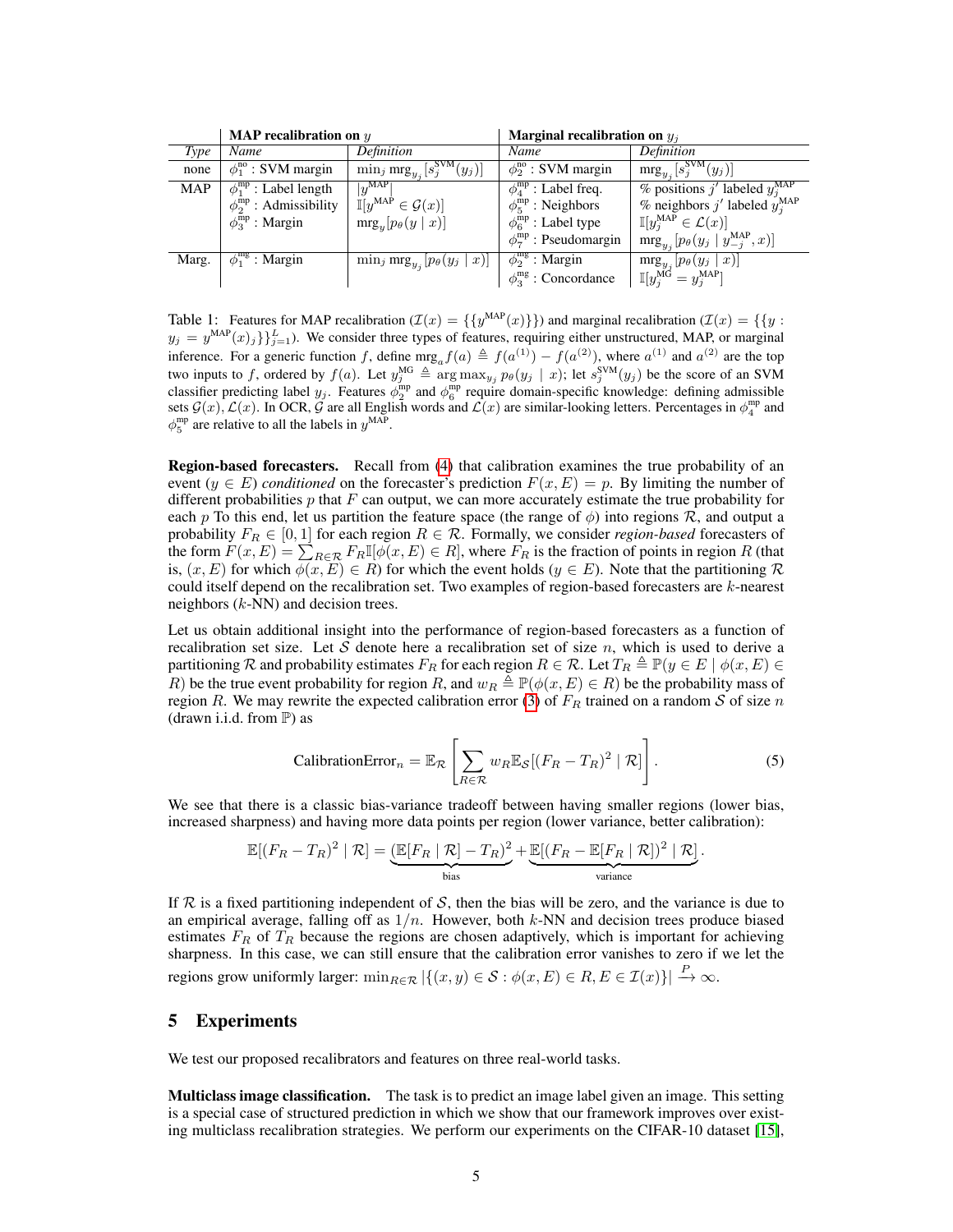

Figure 2: MAP recalibration in the multiclass and chain CRF settings (left and middle) and marginal recalibration of the graph CRF (right). The legend includes the  $\ell_2$  loss before and after calibration. The radius of the black balls reflects the number of points having the given forecasted and true probabilities.

which consists of 60,000 32x32 color images of different types of animals and vehicles (ten classes in total). We train a linear SVM on features derived from  $k$ -means clustering and that produce high accuracies (79%) on this dataset [16]. We use 800 out of the 1600 features having the highest mutual information with the label (the drop in performance is negligible). 38,000 images were used for training, 2,000 for calibration, and 20,000 for testing.

Optical character recognition. The task is to predict the word (sequence of characters) given a sequence of images (Figure 1). Calibrated OCR systems can be useful for automatic sorting of mail. This setting demonstrates calibration on a tractable linear-chain CRF. We used a dataset consisting of ∼ 8-character-long words from 150 human subjects [3]. Each character is rasterized into a 16×8 binary image. We chose 2000 words for training and another 2000 for testing. The remaining words are subsampled in various ways to produce recalibration sets.

Scene understanding. Given an image divided into a set of regions, the task is to label each region with its type (e.g. person, tree, etc.). Calibrated scene understanding is important for building autonomous agents that try to take optimal actions in the environment, integrating over uncertainty. This is a structured prediction setting in which inference is intractable. We conduct experiments on a post-processed VOC Pascal dataset [5]. In brief, we train a graph CRF to predict the joint labeling  $y_i$  of superpixels  $y_{ij}$  in an image ( $\sim 100$  superpixels per image; 21 possible labels). The input  $x_i$  consists of 21 node features; CRF edges connect adjacent superpixels. We use 600 examples for training, 500 for testing and subsample the remaining  $~\sim~800$  examples to produce calibration sets. We perform MAP inference using AD3, a dual composition algorithm; we use a mean field approximation to compute marginals.

Experimental setup. We perform both MAP and marginal calibration as described in Section 3. We use decision trees and  $k$ -NN as our recalibration algorithms and examine the quality of our forecasts based on calibration and sharpness (Section 2). We further discretize probabilities into buckets of size  $0.1: \mathcal{B} = \{[\frac{i-1}{10}, \frac{i}{10}) : i = 1, \ldots, 10\}.$ 

We report results using *calibration curves*: For each test point  $(x_i, E_i, y_i)$ , let  $f_i = F(x_i, E_i) \in$ [0, 1] be the forecasted probability and  $t_i = \mathbb{I}[y_i \in E_i] \in \{0,1\}$  be the true outcome. For each bucket  $B \in \mathcal{B}$ , we compute averages  $f_B = N_B^{-1} \sum_{i: f_i \in B} f_i$  and  $t_B = N_B^{-1} \sum_{i: f_i \in B} t_i$ , where  $N_B = |\{f_i \in B\}|$  is the number of points in bucket B. A calibration curve plots the  $t_B$  as a function of  $f_B$ . Perfect calibration corresponds to a straight line. See Figure 2 for an example.

#### 5.1 "Out-of-the-Box" Recalibration

We would first like to demonstrate that our approach works well "out of the box" with very simple parameters: a single feature,  $k$ -NN with  $k = 100$ , and a reasonably-sized calibration set. We report results in three settings: (i) multiclass and (ii) chain CRF MAP recalibration with the margin feature  $\phi_{1}^{mg}$  (Figure 2, left, middle), as well as (iii) graph CRF marginal recalibration with the margin feature  $\phi_2^{\text{flag}}$  (Figure 2, right). We use calibration sets of 2,000, 1,000, and 300 (respectively) and compare to the raw CRF probabilities  $p_{\theta}(y \in E \mid x)$ .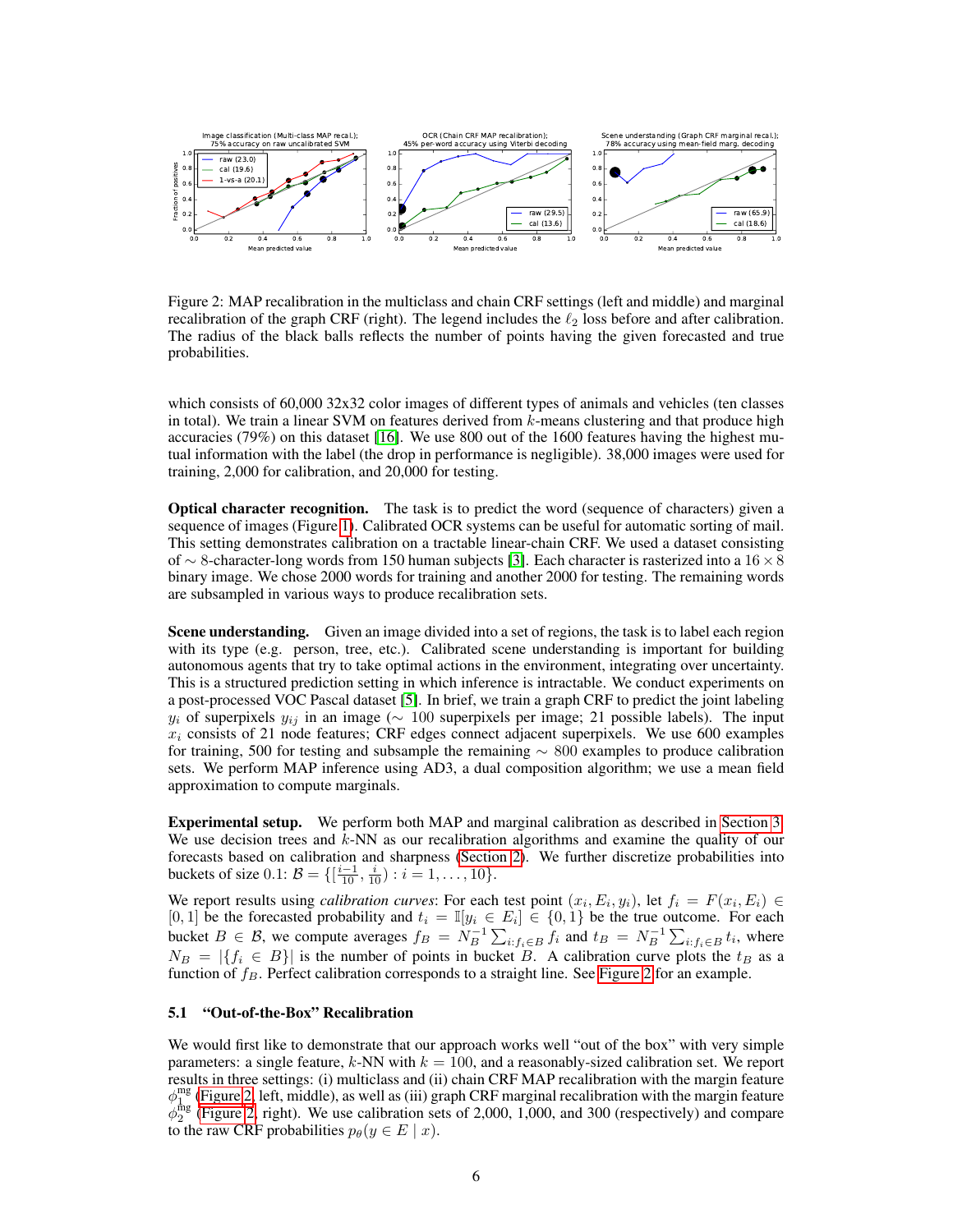

Figure 3: Feature analysis for MAP and marginal recalibration of the chain CRF (left and middle, resp.) and marginal recalibration of the graph CRF (right). Subplots show calibration curves for various groups of features from Table 1, as well as  $\ell_2$  losses; dot sizes indicate relative bucket size.

Figure 2 shows that our predictions (green line) are well-calibrated in every setting. In the multiclass setting, we outperform an existing approach which individually recalibrates one-vs-all classifiers and normalizes their probability estimates [12]. This suggests that recalibrating for a specific event (e.g. the highest scoring class) is better than first estimating all the multiclass probabilities.

#### 5.2 Feature Analysis

Next, we investigate the role of features. In Figure 3, we consider three structured settings, and in each setting evaluate performance using different sets of features from Table 1. From top to bottom, the subplots describe progressively more computationally demanding features. Our main takeaways are that clever inexpensive features do as well as naive expensive ones, that features may be complementary and help each other, and that recalibration allows us to add "global" features to a chain CRF. We also see that features affect only sharpness.

In the intractable graph CRF setting (Figure 3, right), we observe that pseudomarginals  $\phi_7^{\text{mp}}$  (which require only MAP inference) fare almost as well as true marginals  $\phi_2^{mg}$ , although they lack resolution. Augmenting with additional MAP-based features  $(\phi_4^{\rm mp}, \phi_5^{\rm mp})$  that capture whether a label is similar to its neighbors and whether it occurs elsewhere in the image resolves this.

This synergistic interaction of features appears elsewhere. On marginal chain CRF recalibration (Figure 3, left), the margin  $\phi_2^{\text{mg}}$  between the two best classes yields calibrated forecasts that slightly lack sharpness near zero (points with e.g. 50% and 10% confidences will have similarly small margins). Adding the MAP-marginal concordance feature  $\phi_3^{\text{mg}}$  improves calibration, since we can further differentiate between low and very low confidence estimates. Similarly, individual SVM and MAP-based features  $\phi_2^{\text{no}}, \phi_6^{\text{mp}}$  (the  $\phi_6^{\text{mp}}$  are 26 binary indicators, one per character) are calibrated, but not very sharp. They accurately identify 70%, 80% and 90% confidence sets, which may be sufficient in practice, given that they take no additional time to compute. Adding features based on marginals  $\phi_2^{\text{mg}}, \phi_3^{\text{mg}}$  improves sharpness.

On MAP CRF recalibration (Figure 3, middle), we see that simple features  $(\phi_1^{mp}, \phi_2^{mp})$  can fare better than more sophisticated ones like the margin  $\phi_3^{\text{mp}}$  (recall that  $\phi_1^{\text{mp}}$  is the length of a word;  $\mathcal G$  in  $\phi_2^{\text{mp}}$  encodes whether the word  $y^{\text{MAP}}$  is in the dictionary). This demonstrates that recalibr introduce new global features beyond what's in the original CRF, which can dramatically improve calibration at no additional inferential cost.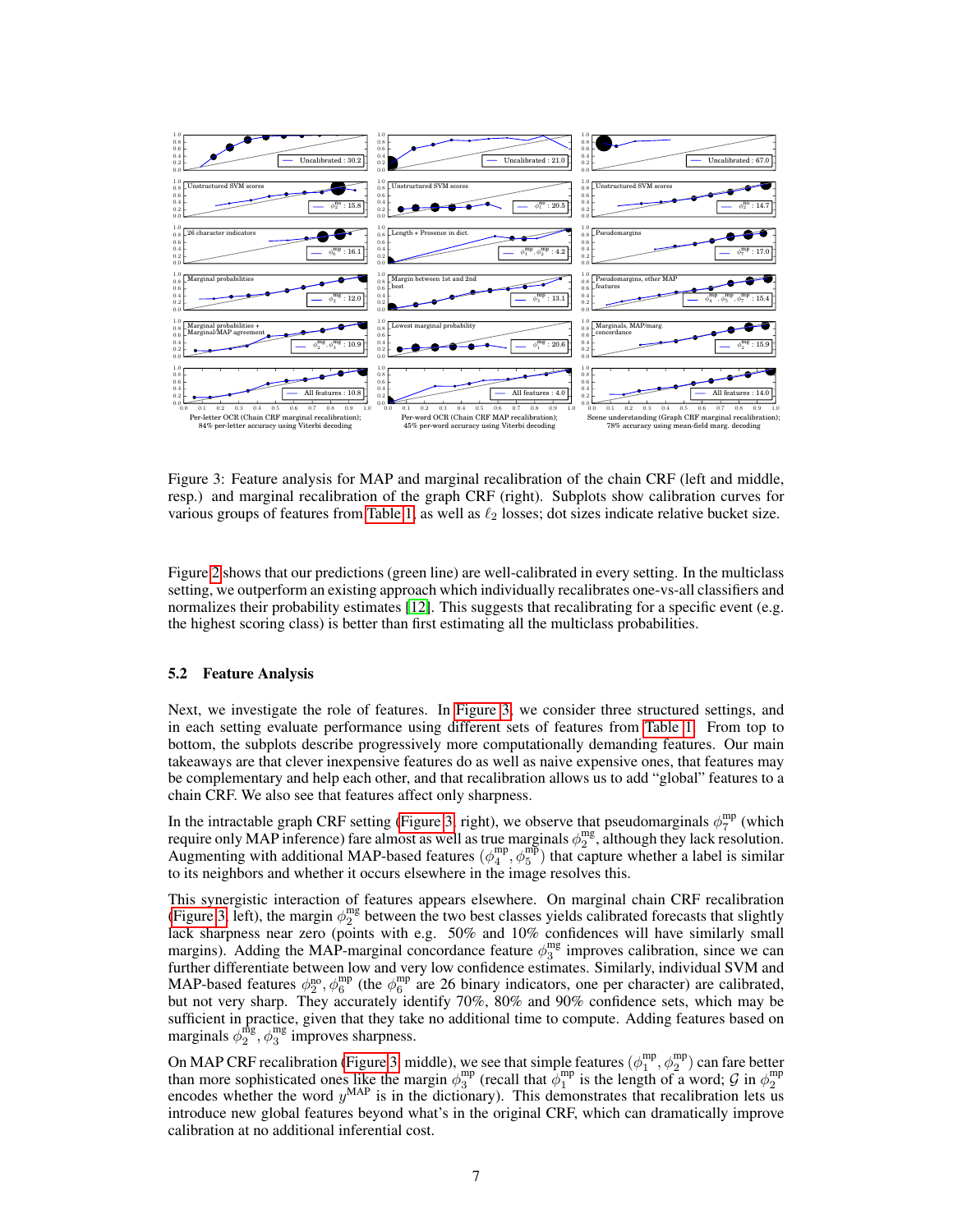

Figure 4: Calibration error (blue) and sharpness (green) of  $k$ -NN (left) and decision trees (right) as a function of calibration set size (chain CRF; marginal recalibration).

#### 5.3 Effects of Recalibration Set Size and Recalibration Technique

Lastly, in Figure 4, we compare  $k$ -NN and decision trees on chain CRF marginal prediction using feature  $\phi_2^{\text{mg}}$ . We subsample calibration sets S of various sizes N. For each N and each algorithm we choose a hyperparameter (minimum leaf size for decision trees,  $k$  in  $k$ -NN) by 10-fold crossvalidation on S. We tried values between 5 and 500 in increments of 5.

Figure 4 shows that for both methods, sharpness remains constant, while the calibration error decreases with N and quickly stabilizes below  $10^{-3}$ ; this confirms that we can always recalibrate with enough data. The decrease in calibration error also indicates that cross-validation successfully finds a good model for each  $N$ . Finally, we found that  $k$ -NN fared better when using continuous features (see also right columns of Figures 2 and 3); decision trees performed much better on categorical features.

## 6 Previous Work and Discussion

Calibration and sharpness provide the conceptual basis for this work. These ideas and their connection to  $l_2$  losses have been explored extensively in the statistics literature [7, 9] in connection to forecast evaluation; there exist generalizations to other losses as well [17, 10]. Calibration in the online setting is a field in itself; see [8] for a starting point. Finally, calibration has been explored extensively from a Bayesian viewpoint, starting with the seminal work of Dawid [18].

Recalibration has been mostly studied in the binary classification setting, with Platt scaling [11] and isotonic regression [13] being two popular and effective methods. Non-binary methods typically involve training one-vs-all predictors [12] and include extensions to ranking losses [19] and combinations of estimators [20]. Our generalization to structured prediction required us to develop the notion of events of interest, which even in the multiclass setting works better than estimating every class probability, and this might be useful beyond typical structured prediction problems.

Confidence estimation methods play a key role in speech recognition [21], but they require domain specific acoustic features [1]. Our approach is more general, as it applies in any graphical model (including ones where inference is intractable), uses domain-independent features, and guarantees calibrated probabilities, rather than simple scores that correlate with accuracy.

The issue of calibration arises any time one needs to assess the confidence of a prediction. Its importance has been discussed and emphasized in medicine [22], natural language processing [23], speech recognition [21], meteorology [10], econometrics [9], and psychology [24]. Unlike uncalibrated confidence measures, calibrated probabilities are formally tied to objective frequencies. They are easy to understand by users, e.g., patients undergoing diagnosis or researchers querying a probabilistic database. Moreover, modern AI systems typically consist of a pipeline of modules [23]. In this setting, calibrated probabilities are important to express uncertainty meaningfully across different (potentially third-party) modules. We hope our extension to the structured prediction setting can help make calibration more accessible and easier to apply to more complex and diverse settings.

Acknowledgements. This research is supported by an NSERC Canada Graduate Scholarship to the first author and a Sloan Research Fellowship to the second author.

Reproducibility. All code, data, and experiments for this paper are available on CodaLab at <https://www.codalab.org/worksheets/0xecc9a01cfcbc4cd6b0444a92d259a87c/>.